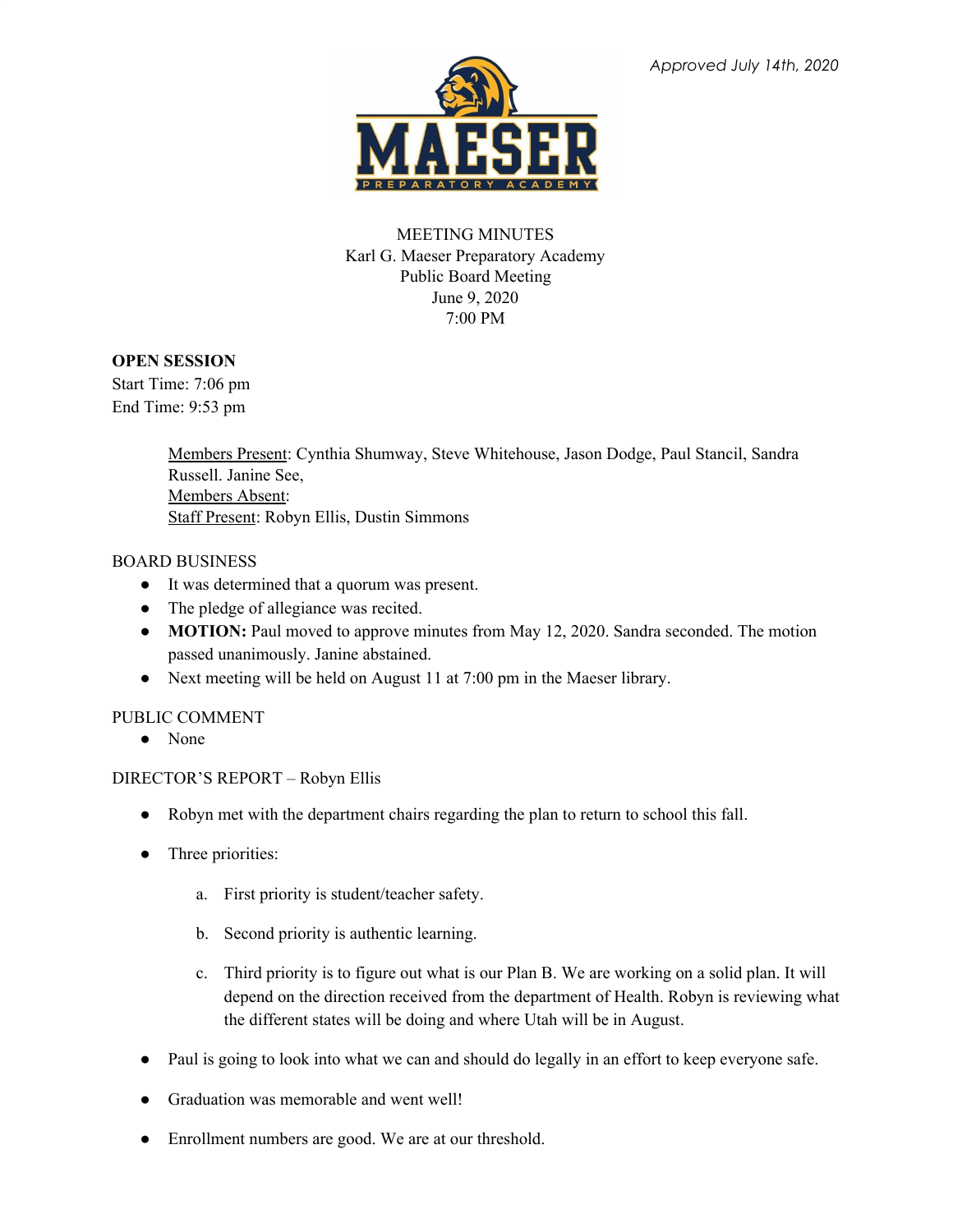### DISCUSSION & APPROVAL

- **MOTION:** Paul moved to approve the fiscal year 2021 budget. Jason seconded. The motion passed unanimously.
- **MOTION:** Paul moved that we approve the Uniform Policy as amended. Steve seconded. The motion passed unanimously.
- **MOTION:** Paul moved to approve the edits to 3103 Facility Usage Policy. Steve seconded. The motion passed unanimously.
- Policy 3104 was tabled.
- **MOTION:** Paul moved to approve 3106 Parents Concerns/Grievance Policy as amended. Jason seconded. The motion passed unanimously.
- 3107 The Volunteer Policy was tabled.
- **MOTION:** Paul moved that we adopt the 3302 Medical Recommendation Policy as adapted by Robyn in the current draft subject to Dustin's renumbering it to be consistent with our other policies and procedures. Janine seconded. The motion passed unanimously.
- **MOTION:** Paul moved to ratify the five new hires: Andi Decker, Patty Sadler, Michelle Wagner, Leland Spindler and David McDaniel as so ratified by Robyn. Steve seconded. The motion passed unanimously.
- **MOTION:** Paul moved to amend the final fiscal 2020 budget to include the \$26,000 for the sound treatment in the gymnasium. Jason seconded. The motion passed unanimously.
- **MOTION:** Paul moved to move to a closed session for discussion of personnel matters. Sandra seconded. Cynthia, Steve, Paul, Janine, Sandra, and Jason all voted Yay. The vote was unanimous.
- Board Statement was tabled.

# BUDGET – Steve Whitehouse

- Our revenue's are good for this year, however, we are anticipating a possible budget cut of \$110,000 for next year.
- Reviewed the Fraud Risk Assessment questionnaire from the state. Robyn will work on creating an anonymous submission form on our website which will allow someone to report misuse of school funds or property.

# FACILITIES / MAINTENANCE – Jason Dodge

- We got our bids back for the noise reduction process in the gymnasium.
- Robyn would like the noise reduction treatment done the third week of July.